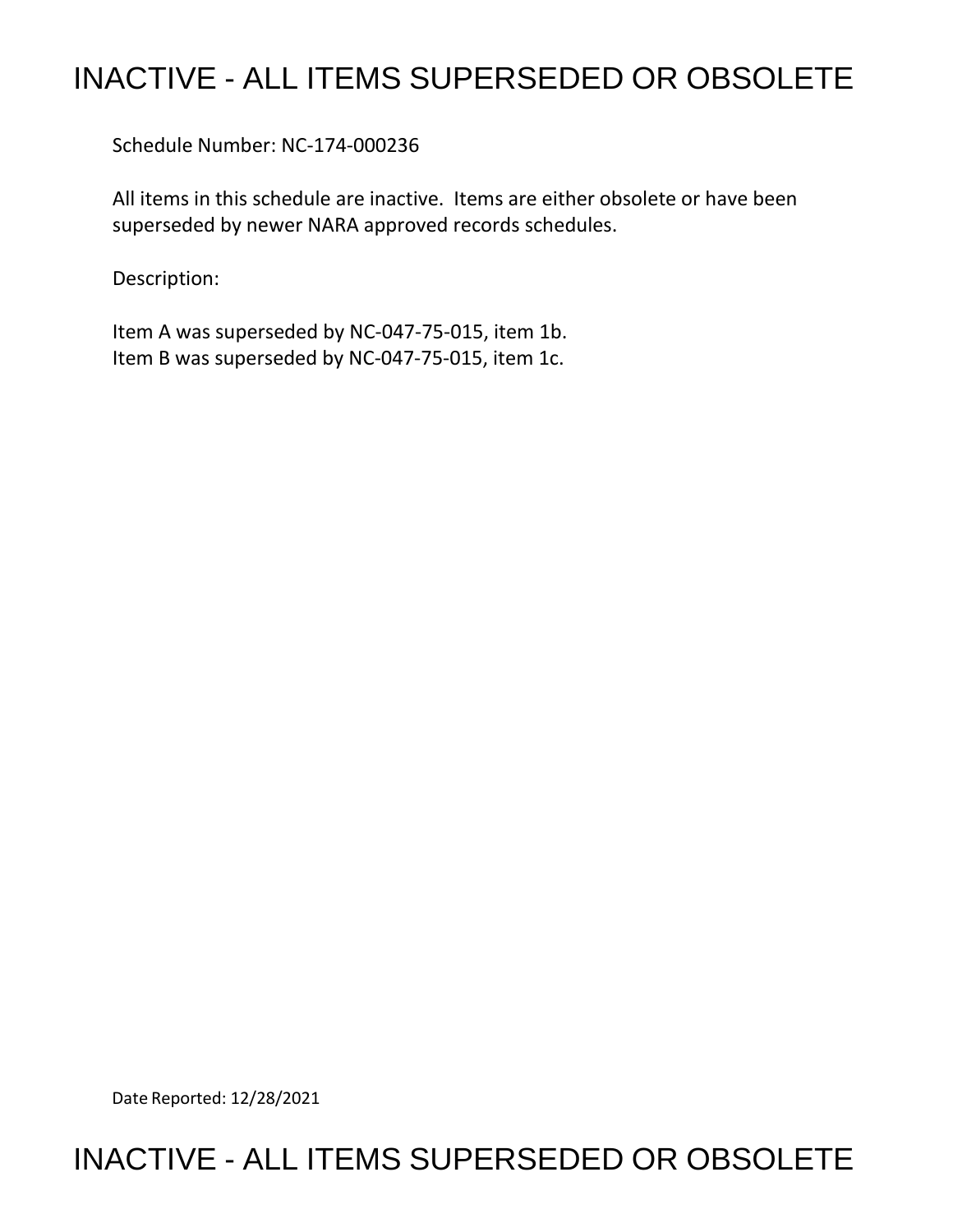| Standard Form No. 115<br>Revised November 1951                                                                                                                                                                               |                                                                                                                      |                            |                            |                                                                                                                              |
|------------------------------------------------------------------------------------------------------------------------------------------------------------------------------------------------------------------------------|----------------------------------------------------------------------------------------------------------------------|----------------------------|----------------------------|------------------------------------------------------------------------------------------------------------------------------|
| Prescribed by General Services<br>REQUEST FOR AUTHORITY<br>Administration                                                                                                                                                    |                                                                                                                      | LEAVE DLAHK                |                            |                                                                                                                              |
| GSA Reg. 3-IV-106<br>115-103                                                                                                                                                                                                 | TO DISPOSE OF RECORDS                                                                                                | <b>DATE RECEIVED</b><br>MW | JOB NO.<br>1974            |                                                                                                                              |
|                                                                                                                                                                                                                              | (See Instructions on Reverse)                                                                                        | DATE APPROVED              |                            | b                                                                                                                            |
| TO:                                                                                                                                                                                                                          | <b>GENERAL SERVICES ADMINISTRATION,</b>                                                                              |                            | NOTIFICATION TO AGENCY     |                                                                                                                              |
|                                                                                                                                                                                                                              | NATIONAL ARCHIVES AND RECORDS SERVICE, WASHINGTON, D.C. 20408                                                        |                            |                            |                                                                                                                              |
| 1. FROM (AGENCY OR ESTABLISHMENT)<br>Department of Health, Education, and Welfare                                                                                                                                            |                                                                                                                      |                            |                            | In accordance with the provisions of 44 U.S.C. 3303a the dis-<br>posal request, including amendments, is approved except for |
| 2. MAJOR SUBDIVISION                                                                                                                                                                                                         |                                                                                                                      | drawn'' in column 10.      |                            | items that may be stamped "disposal not approved" or "with-                                                                  |
|                                                                                                                                                                                                                              | Social Security Administration                                                                                       |                            |                            |                                                                                                                              |
| 3. MINOR SUBDIVISION                                                                                                                                                                                                         |                                                                                                                      |                            |                            |                                                                                                                              |
|                                                                                                                                                                                                                              | Bureau of Retirement and Survivors Insurance                                                                         |                            |                            |                                                                                                                              |
|                                                                                                                                                                                                                              | 4. NAME OF PERSON WITH WHOM TO CONFER<br>5. TEL. EXT.<br>594-5772<br>Arthur J. Benner                                |                            |                            |                                                                                                                              |
|                                                                                                                                                                                                                              |                                                                                                                      |                            |                            |                                                                                                                              |
| <b>6. CERTIFICATE OF AGENCY REPRESENTATIVE:</b><br>I hereby certify that I am authorized to act for the head of this agency in matters pertaining to the disposal of records, and that the records described in this list or |                                                                                                                      |                            |                            |                                                                                                                              |
| $\equiv$ pages are proposed for disposal for the reason indicated: ("X" only one)<br>$\bullet$ echedule of $\rule{1em}{0.15mm}$                                                                                              |                                                                                                                      |                            |                            |                                                                                                                              |
| The records will cease to have sufficient value<br>The records have<br>в<br>А<br>to warrant further retention on the expiration<br>ceased to have suffi-                                                                     |                                                                                                                      |                            |                            |                                                                                                                              |
| of the period of time indicated or on the occur-<br>cient value to warrant<br>further retention.<br>rence of the event specified.                                                                                            |                                                                                                                      |                            |                            |                                                                                                                              |
|                                                                                                                                                                                                                              |                                                                                                                      |                            |                            |                                                                                                                              |
| (Russell 0.<br>Dept. Records Mgt. Officer<br>Hess                                                                                                                                                                            |                                                                                                                      |                            |                            |                                                                                                                              |
|                                                                                                                                                                                                                              | (Signature of Agency Representative)                                                                                 |                            | (Title)                    |                                                                                                                              |
| 7.<br><b>ITEM NO.</b>                                                                                                                                                                                                        | 8. DESCRIPTION OF ITEM<br>(WITH INCLUSIVE DATES OR RETENTION PERIODS)                                                |                            | 9.<br>SAMPLE OR<br>JOB NO. | 10.<br><b>ACTION TAKEN</b>                                                                                                   |
|                                                                                                                                                                                                                              |                                                                                                                      |                            |                            |                                                                                                                              |
|                                                                                                                                                                                                                              | RSI CLAIMS CASE FOLDERS                                                                                              |                            |                            |                                                                                                                              |
|                                                                                                                                                                                                                              | These claims folders contain all correspondence and other<br>pertinent material accumulated in the process of        |                            |                            |                                                                                                                              |
|                                                                                                                                                                                                                              | adjudication of the claim. The award or disallowance<br>determination forms, certain supporting proofs, and other    |                            |                            |                                                                                                                              |
|                                                                                                                                                                                                                              | records depicting the payment history of the claim are                                                               |                            |                            |                                                                                                                              |
|                                                                                                                                                                                                                              | filed on the left side of the folder.<br>The claims                                                                  |                            |                            |                                                                                                                              |
|                                                                                                                                                                                                                              | application, other proofs, correspondence, and related                                                               |                            |                            |                                                                                                                              |
|                                                                                                                                                                                                                              | documents are filed on the right side of the folder.                                                                 |                            |                            |                                                                                                                              |
|                                                                                                                                                                                                                              | Awarded claims where the last payment has been made<br>Α.                                                            |                            |                            |                                                                                                                              |
|                                                                                                                                                                                                                              | and there is no future potential claimant indicated<br>in the record.                                                |                            |                            |                                                                                                                              |
|                                                                                                                                                                                                                              | Transfer to the FRC after being so identified by the                                                                 |                            |                            |                                                                                                                              |
|                                                                                                                                                                                                                              | Automated Folder Inactivation System. Destroy after                                                                  |                            |                            |                                                                                                                              |
|                                                                                                                                                                                                                              | 5 years' retention in the FRC.                                                                                       |                            |                            |                                                                                                                              |
|                                                                                                                                                                                                                              |                                                                                                                      |                            |                            |                                                                                                                              |
|                                                                                                                                                                                                                              | B.<br>Awarded claims where payments have ended, but there is<br>a future potential claimant indicated in the record. |                            |                            |                                                                                                                              |
|                                                                                                                                                                                                                              | Transfer to the FRC after being so identified by the                                                                 |                            |                            |                                                                                                                              |
|                                                                                                                                                                                                                              | Automated Folder Inactivation System. Destroy after                                                                  |                            |                            |                                                                                                                              |
|                                                                                                                                                                                                                              | 55 years' retention in the FRC.                                                                                      |                            |                            |                                                                                                                              |
|                                                                                                                                                                                                                              |                                                                                                                      |                            |                            |                                                                                                                              |
|                                                                                                                                                                                                                              |                                                                                                                      |                            |                            |                                                                                                                              |
|                                                                                                                                                                                                                              |                                                                                                                      |                            |                            |                                                                                                                              |
|                                                                                                                                                                                                                              |                                                                                                                      |                            |                            |                                                                                                                              |

ľ